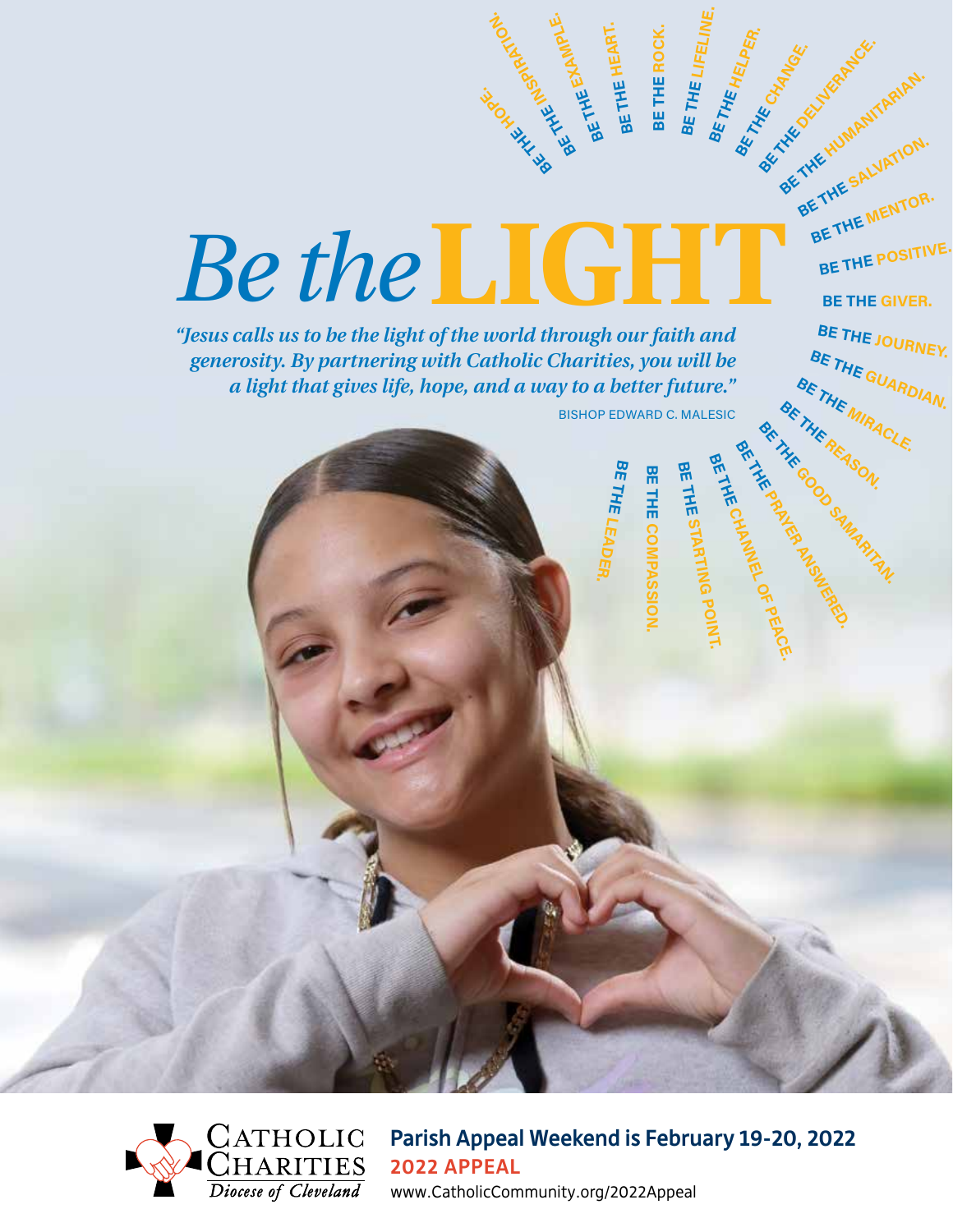## *Be the*  **BLESSING.**

Suffering after two strokes. Fighting for disability income. Homeless for nearly two years. Isolated from his only child. These are the hardships Samuel faces. Released from incarceration in 2020, he describes the mental strain of "coming home to no one and nothing."

While living in a shelter, Samuel relied on Catholic Charities Bishop Cosgrove Center for breakfast and lunch, hot showers, and human kindness. "Especially with this virus around, I can't find the words to say what a blessing this has been." With help from Catholic Charities, Samuel now has his own place, and the Cosgrove Center is providing furniture.

*"I'm grateful for support from the Cosgrove Center. I'm not the only one. A lot of people are going through hard times. To get this help is unbelievable."*

SAMUEL, BISHOP COSGROVE CENTER





## *Be the*  **INSPIRATION.**

At 14, Yamileydis wants to be a leader in her community. She lives on Cleveland's west side in a happy home. Her mother was born in Puerto Rico and speaks only Spanish. With three older brothers, she says, "There is always something going on!"

Last summer, Yamileydis participated in the Catholic Charities Hispanic Services drug and alcohol prevention program, creating posters and puppet shows about drug awareness and healthy behaviors. "We made posters about bullying because kids can be mean. But no matter what's going on at home, you can be kind. The positive messages helped me a lot, too." Yamileydis guided younger children while keeping older teen participants on task. She recommends the program for leadership skills, making friends, and inspiring younger kids.

*"My mom liked the program. It put me in a positive mindset. I'm grateful to Catholic Charities Hispanic Services for a good program that helps our community."* 

YAMILEYDIS, HISPANIC SERVICES

### Hear more of their inspiring stories at **www.CatholicCommunity.org/2022Appeal.**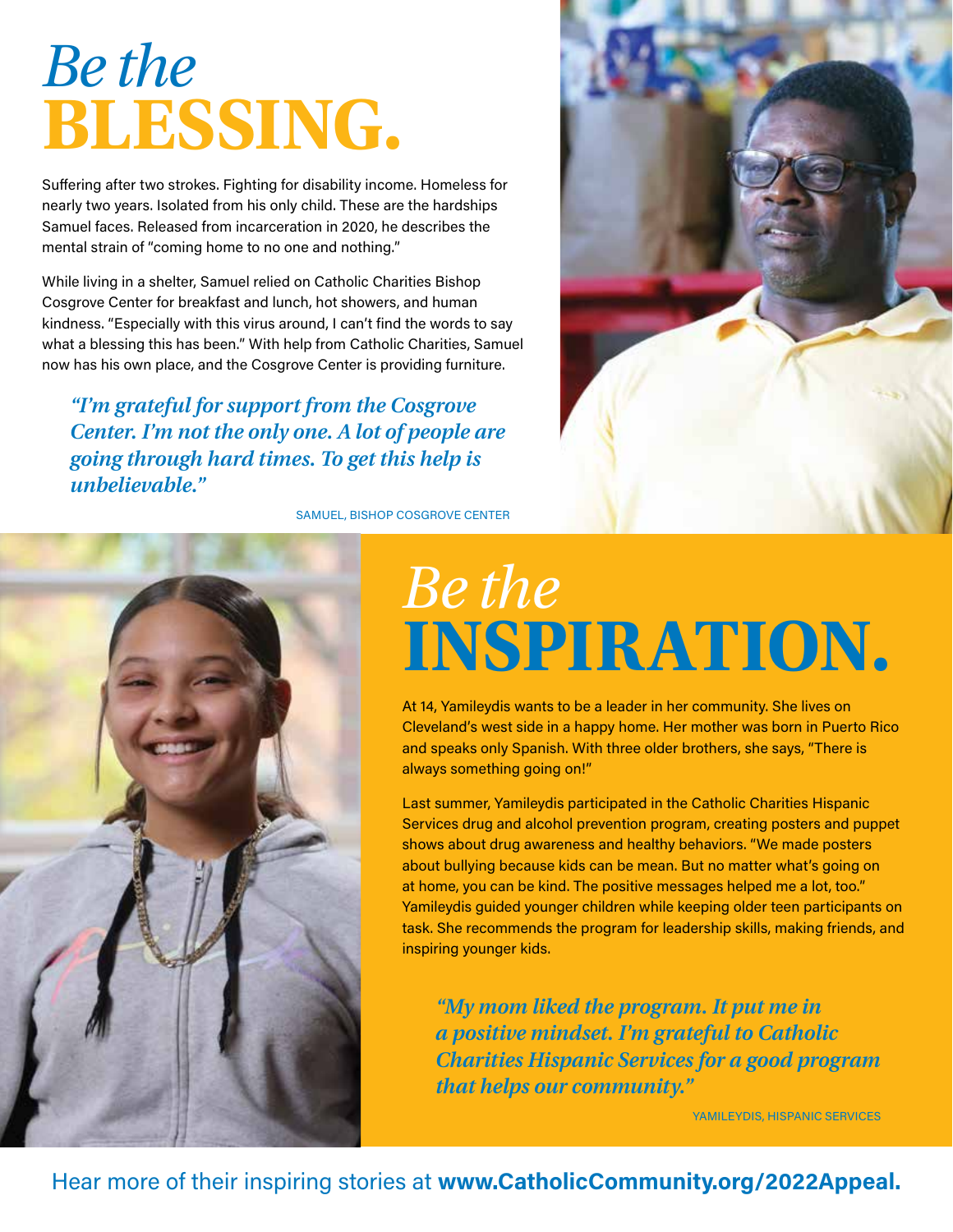### **2022 PARISH APPEAL GOAL: \$14,000,000** PARISH GOALS



| <b>Parish</b>                                                | City                         | Goal                 | Parish                     | City                         | Goal                  | Parish                                 | City                | Goal      |
|--------------------------------------------------------------|------------------------------|----------------------|----------------------------|------------------------------|-----------------------|----------------------------------------|---------------------|-----------|
| Assumption                                                   | Broadview Hts.               | \$136,310            | St. Andrew Kim             | Cleveland                    | \$2,244               | St. Lucy                               | Middlefield         | \$14,219  |
| <b>Blessed Trinity</b>                                       | Akron                        | \$26,225             | St. Andrew the Apostle     | Norton                       | \$46,079              | St. Luke                               | Lakewood            | \$101,396 |
| <b>Blessed Trinity</b>                                       | Cleveland                    | \$22,468             | St. Angela Merici          | <b>Fairview Park</b>         | \$233,450             | St. Malachi                            | Cleveland           | \$32,146  |
| Cathedral of                                                 |                              |                      | St. Anne                   | Wadsworth                    | \$14,802              | St. Mark                               | Cleveland           | \$53,564  |
| St. John the Evangelist                                      | Cleveland                    | \$131,637            | St. Anselm                 | Chesterland                  | \$96,101              |                                        |                     |           |
| <b>Communion of Saints</b>                                   | Cleveland Hts                | \$155,321            | St. Anthony of Padua       | Akron                        | \$44,056              | St. Martin of Tours                    | Maple Hts.          | \$62,131  |
| Divine Word                                                  | Kirtland                     | \$68,624             | St. Anthony of Padua       | Fairport Harbor              | \$15,795              | St. Martin of Tours                    | <b>Valley City</b>  | \$53,856  |
| Gesu                                                         | University Heights \$158,916 |                      | St. Anthony of Padua       | Lorain                       | \$25,769              | St. Mary                               | Akron               | \$5,264   |
| Guardian Angels                                              | Copley                       | \$59,481             | St. Anthony of Padua       | Parma                        | \$93,243              | St. Mary                               | Bedford             | \$13,510  |
| <b>Holy Angels</b>                                           | Chagrin Falls                | \$188,462            | St. Augustine              | Barberton                    | \$56,257              | St. Mary                               | <b>Berea</b>        | \$71,035  |
| Holy Family                                                  | Parma                        | \$78,477             | St. Augustine              | Cleveland                    | \$24,828              | St. Mary                               | Chardon             | \$131,701 |
| <b>Holy Family</b>                                           | Stow                         | \$192,241            | St. Barbara                | Cleveland                    | \$6,513               | St. Mary                               | Cleveland           | \$34,721  |
| <b>Holy Martyrs</b>                                          | Medina                       | \$102,052            | St. Barnabas               | Northfield                   | \$134,491             | St. Mary                               | Elyria              | \$86,844  |
| <b>Holy Name</b>                                             | Cleveland                    | \$12,321             | St. Bartholomew            | Middleburg Heights \$106,256 |                       | St. Mary                               | Hudson              | \$299,005 |
| Holy Redeemer                                                | Cleveland                    | \$18,944             | St. Basil the Great        | Brecksville                  | \$466,710             | St. Mary                               | Lorain              | \$10,460  |
| <b>Holy Rosary</b>                                           | Cleveland                    | \$49,755             | St. Bede the Venerable     | Mentor                       | \$91,374              |                                        | Painesville         | \$61,675  |
| <b>Holy Spirit</b>                                           | Avon Lake                    | \$112,854            | St. Bernadette             | Westlake                     | \$221,991             | St. Mary                               |                     |           |
| <b>Holy Spirit</b>                                           | Garfield Heights             | \$19,923             | St. Bernard                | Akron                        | \$45,965              | St. Mary Magdalene                     | Willowick           | \$47,213  |
| <b>Holy Trinity</b>                                          | Avon<br>Akron                | \$90,591<br>\$13,193 | St. Boniface               | Cleveland                    | \$1,189               | St. Mary of the Assumption Mentor      |                     | \$142,867 |
| <b>Immaculate Conception</b>                                 | Cleveland                    | \$18,757             | St. Brendan                | North Olmsted                | \$105,671             | St. Mary of the Falls                  | Olmsted Falls       | \$87,066  |
| Immaculate Conception                                        | Madison                      | \$43,754             | St. Bridget of Kildare     | Parma                        | \$66,469              | St. Mary of the                        |                     |           |
| <b>Immaculate Conception</b><br><b>Immaculate Conception</b> |                              | \$105,863            | St. Casimir (Neff Rd)      | Cleveland                    | \$15,710              | <b>Immaculate Conception</b>           | Avon                | \$50,066  |
| Immaculate Heart of Mary Cleveland                           | Willoughby                   | \$10,644             | St. Casimir (Sowinski Ave) | Cleveland                    | \$2,270               | St. Mary of the                        |                     |           |
| Immaculate Heart of Mary Cuyahoga Falls                      |                              | \$94,007             | St. Charles Borromeo       | Parma                        | \$88,428              | <b>Immaculate Conception</b>           | Wooster             | \$91,207  |
| La Sagrada Familia                                           | Cleveland                    | \$10,739             | St. Christopher            | Rocky River                  | \$204,220             | St. Matthew                            | Akron               | \$62,732  |
| Mary Queen of Peace                                          | Cleveland                    | \$37,953             | St. Clare                  | Lyndhurst                    | \$128,430             | St. Matthias                           | Parma               | \$37,648  |
| Mary Queen of                                                |                              |                      | St. Clarence               | North Olmsted                | \$16,000              | St. Mel                                | Cleveland           | \$35,835  |
| the Apostles                                                 | Brookpark                    | \$58,347             | St. Clement                | Lakewood                     | \$58,250              | St. Michael                            | Independence        | \$110,713 |
| Mother of Sorrows                                            | Peninsula                    | \$54,531             | St. Colette<br>St. Colman  | <b>Brunswick</b>             | \$92,547              | St. Michael the Archangel              | Cleveland           | \$18,688  |
| Nativity of the                                              |                              |                      |                            | Cleveland                    | \$12,836              |                                        |                     |           |
| <b>Blessed Virgin Mary</b>                                   | Lorain                       | \$25,270             | St. Columbkille            | Parma                        | \$103,204             | St. Monica                             | Garfield Hts        | \$37,049  |
| Nativity of the                                              |                              |                      | St. Cyprian<br>St. Dominic | Perry                        | \$38,704              | St. Noel                               | Willoughby Hills    | \$70,868  |
| <b>Blessed Virgin Mary</b>                                   | South Amherst                | \$16,393             | St. Edward                 | Shaker Heights<br>Ashland    | \$133,269<br>\$35,981 | St. Paschal Baylon                     | <b>Highland Hts</b> | \$169,212 |
| Nativity of the Lord Jesus                                   | Akron                        | \$61,989             | St. Edward                 | Parkman                      | \$11,098              | St. Patrick                            | Thompson            | \$46,170  |
| Our Lady Help of Christians Litchfield                       |                              | \$38,883             | St. Elizabeth Ann Seton    | Columbia Station             | \$21,084              | St. Patrick                            | Wellington          | \$26,670  |
| Our Lady of Angels                                           | Cleveland                    | \$52,267             | St. Elizabeth of Hungary   | Cleveland                    | \$1,442               | St. Patrick (Bridge Avenue) Cleveland  |                     | \$33,055  |
| Our Lady of Grace                                            | Hinckley                     | \$52,764             | St. Emeric                 | Cleveland                    | \$2,446               | St. Patrick (Rocky River Dr) Cleveland |                     | \$27,404  |
| Our Lady of Guadalupe                                        | Macedonia                    | \$48,766             | St. Eugene                 | Cuyahoga Falls               | \$22,621              | St. Paul                               | Akron               | \$46,240  |
| Our Lady of Hope                                             | Bedford                      | \$37,594             | St. Frances Xavier Cabrini | Lorain                       | \$8,748               | St. Paul                               | Cleveland           | \$4,969   |
| Our Lady of Lourdes                                          | Cleveland                    | \$14,617             | St. Francis de Sales       | Akron                        | \$114,271             | St. Peter                              | Cleveland           | \$2,568   |
| Our Lady of Mt. Carmel                                       | Wickliffe                    | \$66,999             | St. Francis de Sales       | Parma                        | \$36,287              |                                        |                     |           |
| Our Lady of<br>Mt. Carmel West                               | Cleveland                    | \$6,164              | St. Francis of Assisi      | Gates Mills                  | \$182,748             | St. Peter                              | Lorain              | \$51,506  |
| Our Lady of Peace                                            | Cleveland                    | \$33,451             | St. Francis Xavier         | Medina                       | \$126,686             | St. Peter                              | Loudonville         | \$25,520  |
| Our Lady of the Lake                                         | Euclid                       | \$59,540             | St. Gabriel                | Mentor                       | \$177,588             | St. Peter                              | North Ridgeville    | \$72,093  |
| Our Lady of Victory                                          | Tallmadge                    | \$74,429             | St. Helen                  | Newbury                      | \$83,779              | St. Raphael                            | <b>Bay Village</b>  | \$215,979 |
| Our Lady Queen of Peace                                      | Grafton                      | \$53,843             | St. Hilary                 | Fairlawn                     | \$183,138             | St. Richard                            | North Olmsted       | \$81,262  |
| Prince of Peace                                              | Norton                       | \$28,060             | St. Ignatius of Antioch    | Cleveland                    | \$41,157              | St. Rita                               | Solon               | \$178,751 |
| Queen of Heaven                                              | Uniontown                    | \$73,402             | St. James                  | Lakewood                     | \$18,524              | St. Rocco                              | Cleveland           | \$16,581  |
| Resurrection of Our Lord                                     | Solon                        | \$112,835            | St. Jerome                 | Cleveland                    | \$20,525              | St. Sebastian                          | Akron               | \$145,355 |
| Sacred Heart                                                 | Oberlin                      | \$32,019             | St. Joan of Arc            | Chagrin Falls                | \$162,704             | St. Stanislaus                         | Cleveland           | \$21,817  |
| Sacred Heart Chapel                                          | Lorain                       | \$40,642             | St. John Bosco             | Parma Heights                | \$67,148              | St. Stephen                            | Cleveland           | \$24,991  |
| Sacred Heart of Jesus                                        | South Euclid                 | \$75,537             | St. John Cantius           | Cleveland                    | \$4,900               |                                        | <b>West Salem</b>   | \$11,773  |
| Sacred Heart of Jesus                                        | Wadsworth                    | \$175,000            | St. John Nepomucene        | Cleveland                    | \$14,814              | St. Stephen                            |                     |           |
| SS. Cosmas & Damian                                          | Twinsburg                    | \$40,074             | St. John Neumann           | Strongsville                 | \$136,539             | St. Teresa of Avila                    | Sheffield Village   | \$12,017  |
| SS. Peter & Paul                                             | Doylestown                   | \$22,851             | St. John of the Cross      | Euclid                       | \$39,739              | St. Therese                            | Garfield Hts        | \$28,595  |
| SS. Peter & Paul                                             | Garfield Hts                 | \$19,317             | St. John the Baptist       | Akron                        | \$3,295               | St. Thomas More                        | Brooklyn            | \$24,905  |
| SS. Robert & William                                         | Euclid                       | \$79,742             | St. John Vianney           | Mentor                       | \$170,678             | St. Thomas the Apostle                 | Sheffield Lake      | \$13,601  |
| St. Adalbert                                                 | <b>Berea</b>                 | \$37,422             | St. Joseph                 | Amherst                      | \$108,642             | St. Victor                             | Richfield           | \$69,965  |
| St. Adalbert                                                 | Cleveland                    | \$4,206              | St. Joseph                 | Avon Lake                    | \$93,724              | St. Vincent                            | Akron               | \$65,734  |
| St. Agnes                                                    | Elyria                       | \$13,346             | St. Joseph                 | Cuyahoga Falls               | \$52,849              | St. Vincent de Paul                    | Cleveland           | \$23,271  |
| St. Agnes                                                    | Orrville                     | \$24,698             | St. Joseph                 | Strongsville                 | \$143,710             | St. Vincent de Paul                    | Elyria              | \$24,801  |
| St. Agnes-Our                                                |                              |                      | St. Jude                   | Elyria                       | \$74,119              | St. Vitus                              | Cleveland           | \$44,950  |
| Lady of Fatima                                               | Cleveland                    | \$13,801             | St. Julie Billiart         | North Ridgeville             | \$50,148              | St. Wendelin                           | Cleveland           | \$15,287  |
| St. Albert the Great                                         | North Royalton               | \$186,518            | St. Justin Martyr          | Eastlake                     | \$57,075              |                                        |                     |           |
| St. Aloysius-St. Agatha                                      | Cleveland                    | \$4,123              | St. Ladislas               | Westlake                     | \$192,678             | Transfiguration                        | Lakewood            | \$45,665  |
| St. Ambrose                                                  | <b>Brunswick</b>             | \$129,827            | St. Leo the Great          | Cleveland                    | \$67,700              | Visitation of Mary                     | Akron               | \$15,674  |